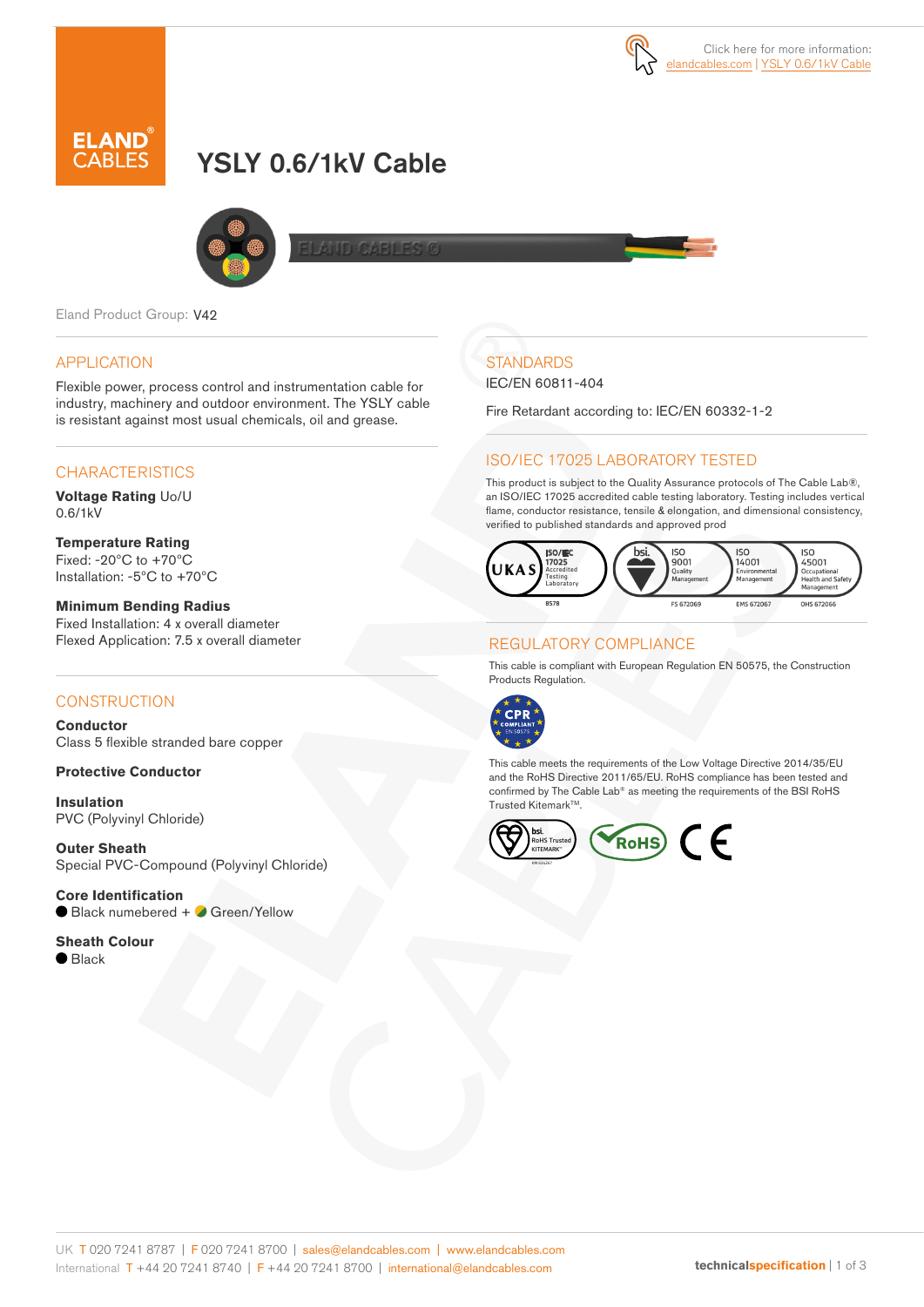⋒

## DIMENSIONS

| ELAND PART NO.  | NO. OF<br>CORES           | NOMINAL CROSS SECTIONAL AREA<br>mm <sup>2</sup> | NOMINAL OVERALL DIAMETER<br>mm | NOMINAL WEIGHT<br>kg/km |
|-----------------|---------------------------|-------------------------------------------------|--------------------------------|-------------------------|
| V4203011BK00000 | 3                         | 0.75                                            | 8.7                            | 91                      |
| V4203021BK00000 | 3                         | $\mathbf{1}$                                    | 9                              | 98                      |
| V4203031BK00000 | 3                         | 1.5                                             | 10.1                           | 122                     |
| V4203041BK00000 | 3                         | 2.5                                             | 11.3                           | 176                     |
| V4203051BK00000 | $\ensuremath{\mathsf{3}}$ | $\overline{4}$                                  | 22                             | 225                     |
| V4204011BK00000 | $\overline{4}$            | 0.75                                            | 9.2                            | 120                     |
| V4204021BK00000 | $\overline{4}$            | $\mathbf{1}$                                    | 9.6                            | 110                     |
| V4204031BK00000 | $\overline{4}$            | 1.5                                             | 10.8                           | 150                     |
| V4204041BK00000 | 4                         | 2.5                                             | 12.2                           | 209                     |
| V4204051BK00000 | $\overline{4}$            | $\overline{4}$                                  | 14                             | 311                     |
| V4204061BK00000 | 4                         | 6                                               | 15.7                           | 429                     |
| V4204071BK00000 | $\overline{4}$            | 10                                              | 19.5                           | 759                     |
| V4204081BK00000 | 4                         | 16                                              | 21.9                           | 1093                    |
| V4204091BK00000 | $\overline{4}$            | 25                                              | 30                             | 1593                    |
| V4204101BK00000 | $\overline{4}$            | 35                                              | 33                             | 2390                    |
| V4204111BK00000 | $\overline{4}$            | 50                                              | 40                             | 3400                    |
| V4204121BK00000 | $\overline{4}$            | 70                                              | 46                             | 4750                    |
| V4205011BK00000 | 5                         | 0.75                                            | 9.9                            | 134                     |
| V4205021BK00000 | 5                         | $\mathbf{1}$                                    | 10.4                           | 136                     |
| V4205031BK00000 | 5                         | 1.5                                             | 11.7                           | 176                     |
| V4205041BK00000 | $\mathbf 5$               | 2.5                                             | 13.3                           | 252                     |
| V4205051BK00000 | $\mathbf 5$               | $\overline{4}$                                  | 15.3                           | 398                     |
| V4205061BK00000 | 5                         | 6                                               | 17.9                           | 602                     |
| V4205071BK00000 | 5                         | 10                                              | 23                             | 927                     |
| V4205081BK00000 | 5                         | 16                                              | 27                             | 1583                    |
| V4205091BK00000 | 5                         | 25                                              | 33.8                           | 2040                    |
| V4205101BK00000 | 5                         | 35                                              | 36.9                           | 2887                    |
| V4207011BK00000 | 7                         | 0.75                                            | 11.1                           | 177                     |
| V4207021BK00000 | 7                         | $\overline{1}$                                  | 12.1                           | 179                     |
| V4207031BK00000 | 7                         | 1.5                                             | 13.5                           | 192                     |
| V4207041BK00000 | 7                         | 2.5                                             | 15.2                           | 335                     |
| V4207051BK00000 | 7                         | $\overline{4}$                                  | 16.8                           | 524                     |
| V4207061BK00000 | $7\phantom{.}$            | $\,6$                                           | 19.7                           | 802                     |
| V4212011BK000   | 12                        | 0.75                                            | 13.4                           | 248                     |
| V4212021BK000   | 12                        | $\overline{1}$                                  | 14.5                           | 287                     |
| V4212031BK000   | 12                        | 1.5                                             | 16.6                           | 363                     |
| V4212041BK000   | 12                        | 2.5                                             | 18.7                           | 544                     |
| V4218011BK000   | 18                        | 0.75                                            | 15.6                           | 350                     |
| V4218021BK000   | 18                        | $\overline{1}$                                  | 17.3                           | 408                     |
| V4218031BK000   | 18                        | 1.5                                             | 19.7                           | 520                     |
| V4218041BK000   | 18                        | 2.5                                             | 22                             | 788                     |
| V4225011BK000   | 25                        | 0.75                                            | 18.9                           | 478                     |
| V4225021BK000   | 25                        | $\overline{1}$                                  | 21.1                           | 567                     |
| V4225031BK000   | 25                        | 1.5                                             | 23.9                           | 740                     |
| V4234011BK000   | 34                        | 0.75                                            | 21.5                           | 626                     |
| V4234021BK000   | 34                        | $\mathbf{1}$                                    | 24                             | 751                     |
| V4234031BK000   | 34                        | 1.5                                             | 27.2                           | 959                     |